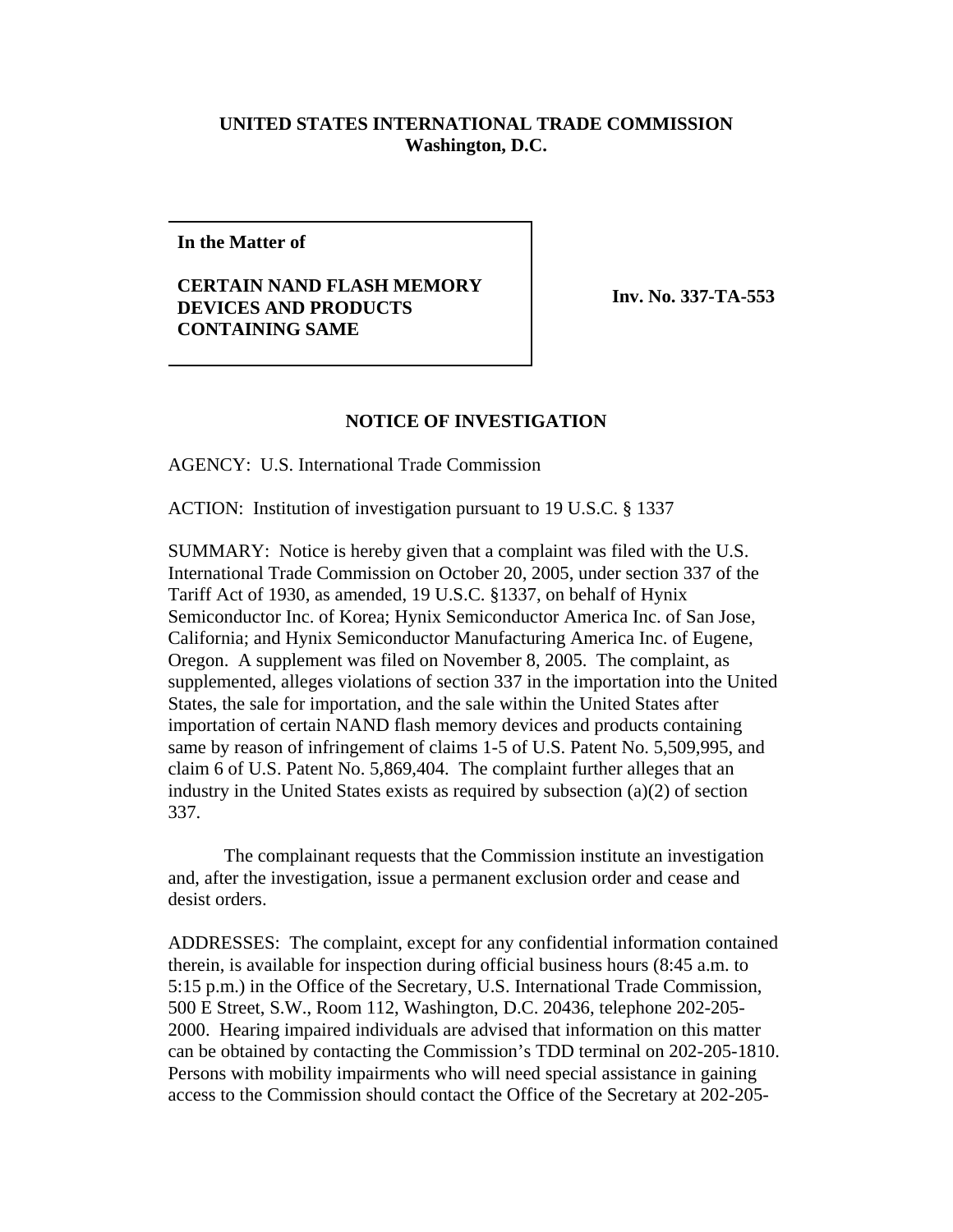2000. General information concerning the Commission may also be obtained by accessing its internet server at http://www.usitc.gov. The public record for this investigation may be viewed on the Commission's electronic docket (EDIS) at http://edis.usitc.gov.

FOR FURTHER INFORMATION CONTACT: Steven R. Pedersen, Esq., Office of Unfair Import Investigations, U.S. International Trade Commission, telephone 202-205-2781.

AUTHORITY: The authority for institution of this investigation is contained in section 337 of the Tariff Act of 1930, as amended, and in section 210.10 of the Commission's Rules of Practice and Procedure, 19 C.F.R. § 210.10 (2005).

SCOPE OF INVESTIGATION: Having considered the complaint, the U.S. International Trade Commission, on November 17, 2005, ORDERED THAT –

(1) Pursuant to subsection (b) of section 337 of the Tariff Act of 1930, as amended, an investigation be instituted to determine whether there is a violation of subsection (a)(1)(B) of section 337 in the importation into the United States, the sale for importation, or the sale within the United States after importation of certain NAND flash memory devices or products containing same by reason of infringement of one or more of claims 1-5 of U.S. Patent No. 5,509,995, or claim 6 of U.S. Patent No. 5,869,404, and whether an industry in the United States exists as required by subsection (a)(2) of section 337.

(2) For the purpose of the investigation so instituted, the following are hereby named as parties upon which this notice of investigation shall be served:

(a) The complainants are –

Hynix Semiconductor Inc. San 136-1 Ami-Ri Bubal-eub Ichon-Si Kyoungki-do Korea 467-860

Hynix Semiconductor America Inc. 3101 North First Street San Jose, California 95134

Hynix Semiconductor Manufacturing America Inc. 1830 Willow Creek Eugene, Oregon 97402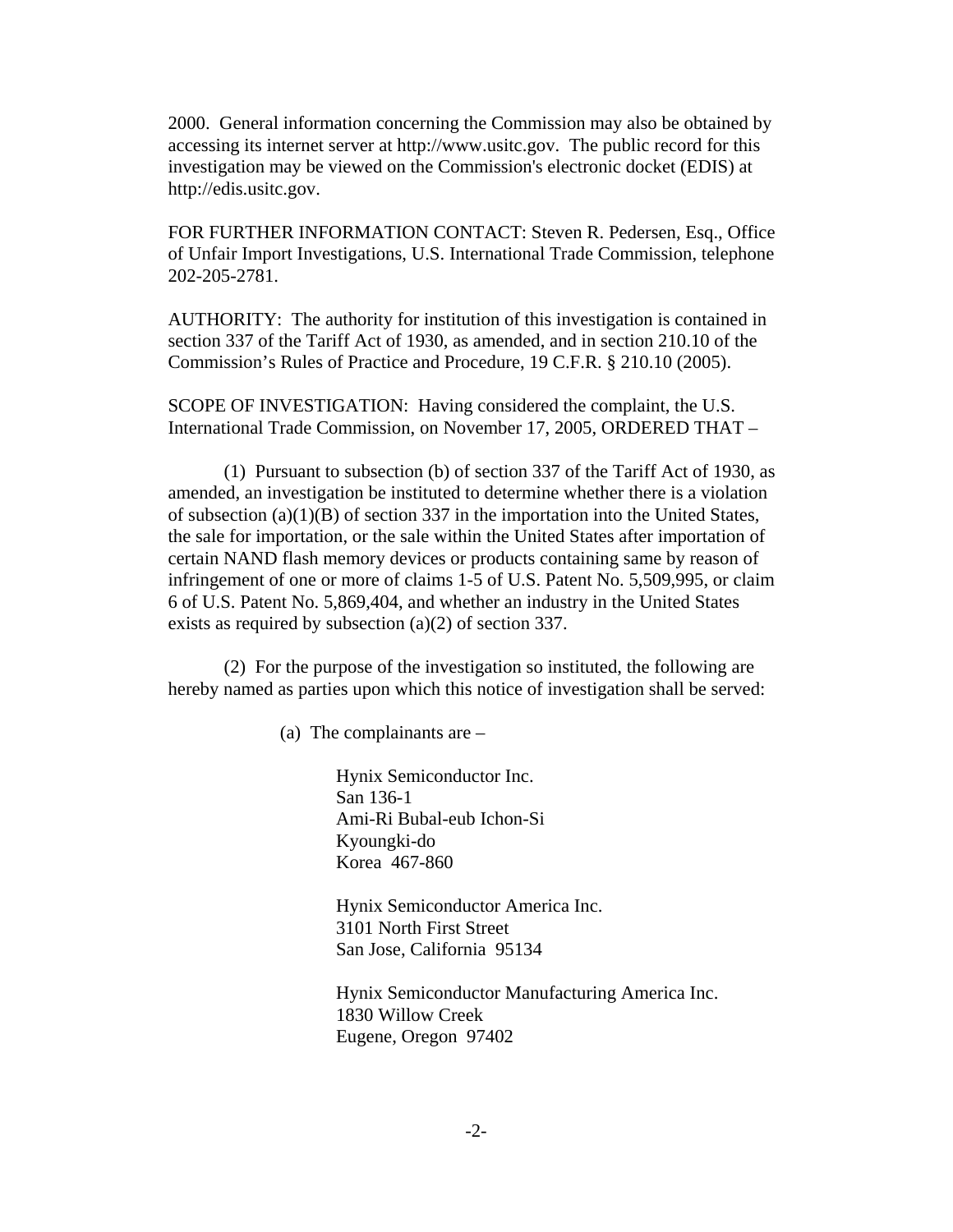(b) The respondents are the following entities alleged to be in violation of section 337, and are the parties upon which the complaint is to be served:

> Toshiba Corporation 1-1, Shibaura 1-Chome Minato-Ku Tokyo 105-8001 Japan

Toshiba America Electronic Components, Inc. 19900 MacArthur Blvd., Suite 400 Irvine, California 92612

Toshiba America Information Systems, Inc. 9740 Irvine Blvd. Irvine, California 92618

Toshiba America Consumer Products, L.L.C. 82 Totowa Road Wayne, New Jersey 07470

(c) Steven R. Pedersen, Esq., Office of Unfair Import Investigations, U.S. International Trade Commission, 500 E Street, S.W., Suite 401, Washington, D.C. 20436, who shall be the Commission investigative attorney, party to this investigation; and

(3) For the investigation so instituted, the Honorable Sidney Harris is designated as the presiding administrative law judge.

Responses to the complaint and the notice of investigation must be submitted by the named respondents in accordance with section 210.13 of the Commission's Rules of Practice and Procedure, 19 C.F.R. § 210.13. Pursuant to 19 C.F.R. §§ 201.16(d) and 210.13(a), such responses will be considered by the Commission if received not later than 20 days after the date of service by the Commission of the complaint and the notice of investigation. Extensions of time for submitting responses to the complaint and the notice of investigation will not be granted unless good cause therefor is shown.

Failure of a respondent to file a timely response to each allegation in the complaint and in this notice may be deemed to constitute a waiver of the right to appear and contest the allegations of the complaint and this notice, and to authorize the administrative law judge and the Commission, without further notice to the respondents, to find the facts to be as alleged in the complaint and this notice and to enter a final determination containing such findings, and may